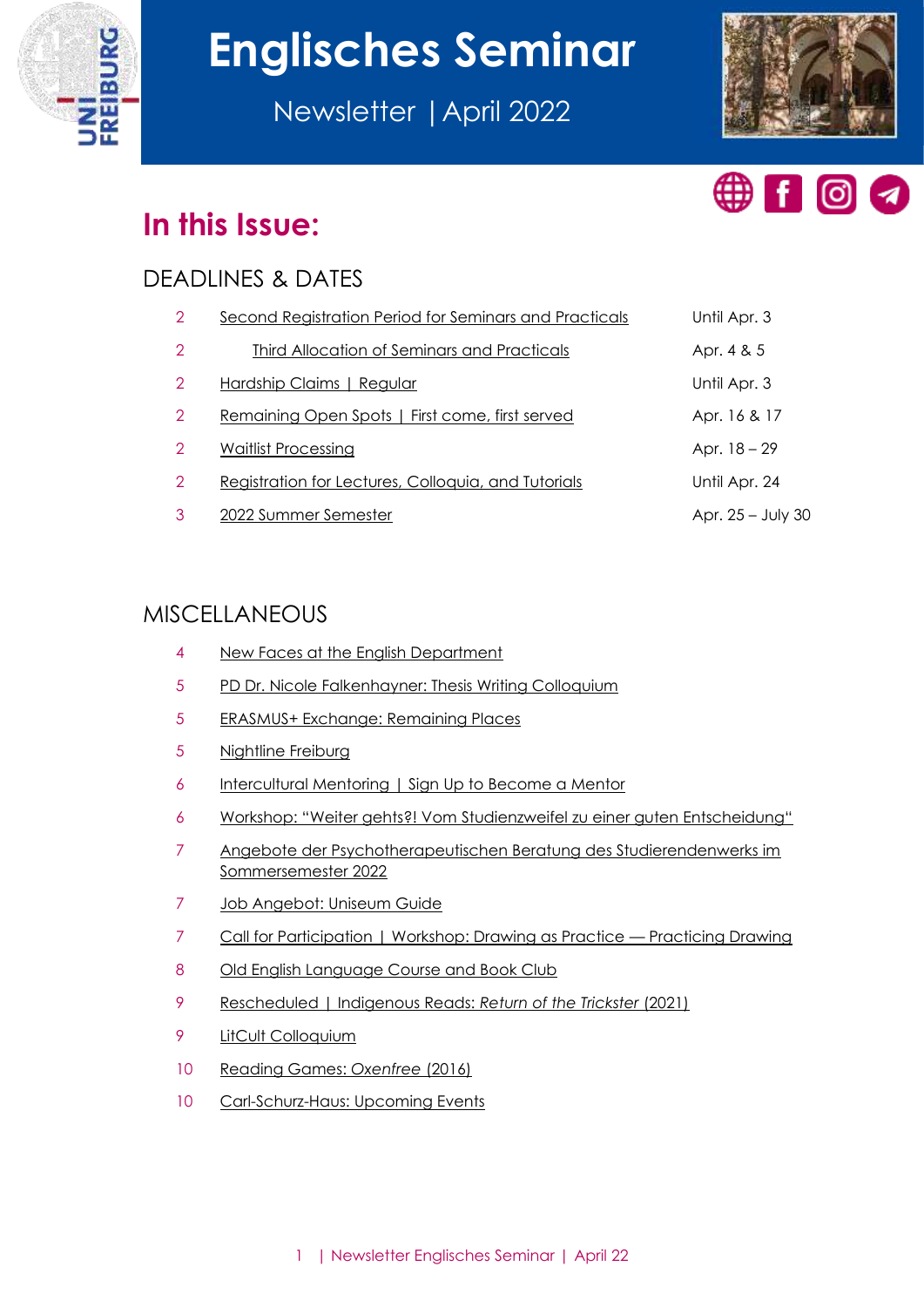

#### <span id="page-1-0"></span>**Course Registration and Allocation Periods for the 2022 Summer Semester**

**The second course registration period for seminars and practicals ends on April 3, as does the deadline for hardship claims.** Course registration for lectures, colloquia, and tutorials continues until April 24. You can find general information on course registration at the English Department [here](https://www.anglistik.uni-freiburg.de/current-students/course-registration?set_language=en) and detailed instructions for registration on HISinOne [here.](https://wiki.uni-freiburg.de/campusmanagement/doku.php?id=hisinone:studieren:belegen_en)

Bachelor's students taking English Department courses to fulfill their general education requirements as well as students wishing to register for *M15 – Wissensvertiefung* (B.A.) or *M5 – Kulturwissenschaftliches Ergänzungsmodul* (MiBNACS) may select courses with open spots after the second allocation of places.

**Students who did not get a spot in a mandatory course should simply register again during the second registration period.**

#### **Lectures, Colloquia, and Tutorials**

First come, first served February 14 – April 24, 2022

#### **Seminars and Practicals**

**First registration period** February 14 – February 20, 2022 First allocation period February 21 – 27, 2022

 Second Registration Period February 28 – April 3, 2022 Second allocation period March 22 & 23, 2022 Third allocation period Apr. 4 & 5, 2022 Waitlist Processing (see below) April 18 – 29, 2022

#### **Remaining Open Spots**

| First come, first served | April 16 & 17, 2022 |
|--------------------------|---------------------|
|--------------------------|---------------------|

#### **Hardship Claims (***Härtefallanträge***)**

| Scheduling issues etc. | February 14 - 20, 2022              |
|------------------------|-------------------------------------|
| Master of Education    | <b>February 14 – March 21, 2022</b> |
| Regular                | March 24 – April 3, 2021            |

#### **Waitlist Process:**

After remaining open spots have been allocated, you may ask to be placed on a course's waitlist. To do so, please email the [program coordinator](mailto:studienkoordination@anglistik.uni-freiburg.de) your *Matrikelnummer* and desired course name. Possible admissions will take place in the first week of classes (so that you'll only miss one course session).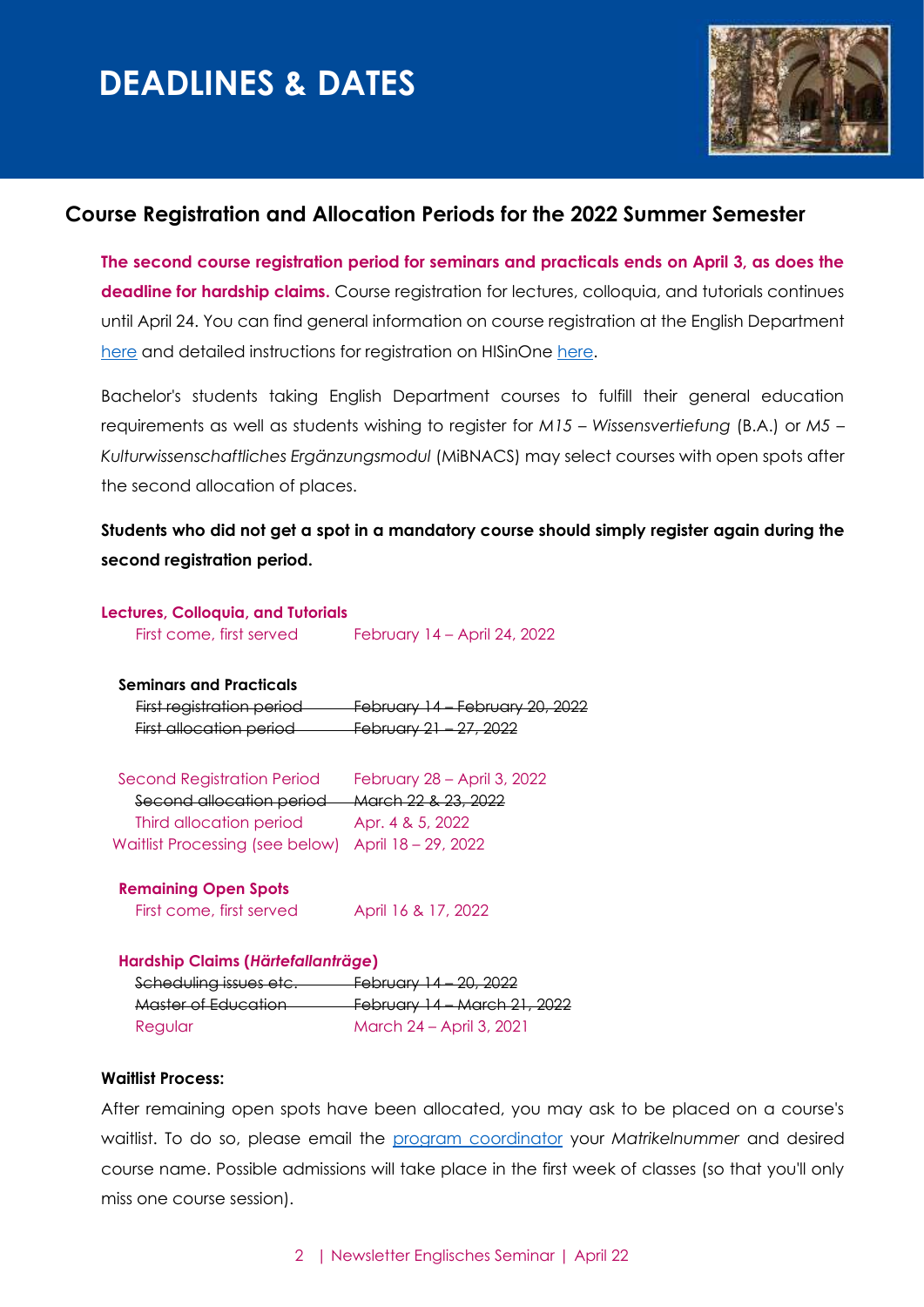The course catalogue is available via **HISinOne** or on our website, in **overview** or **annotated**. You can find information about additions and changes to the course catalogue on our [website](https://www.anglistik.uni-freiburg.de/studiumlehre/lehrveranstaltungen).

#### <span id="page-2-0"></span>**2022 Summer Semester**

The 2022 summer term will start on **Monday, April 25 and last through Saturday, July 30.** You can find an overview of the academic calendar including semester dates and holidays [here.](http://www.studium.uni-freiburg.de/en/dates-deadlines-events/semester-dates-and-teaching-periods?set_language=en)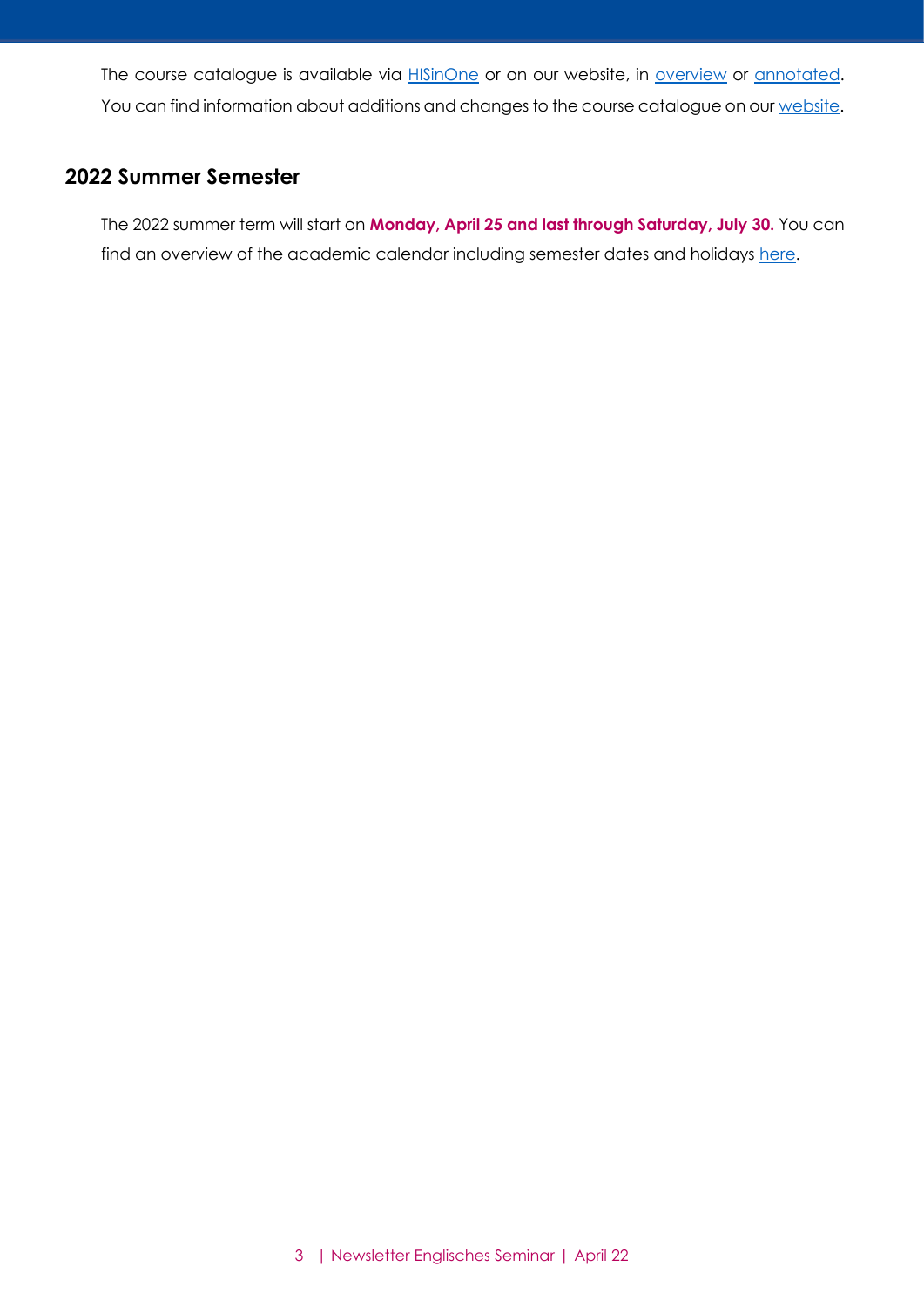# **MISCELLANEOUS**



#### <span id="page-3-0"></span>**New Faces at the English Department**

In the upcoming months, new members to the English Department and those who have only been at the Department for a short time will introduce themselves in this section of the newsletter:

**Kirby Brown** is joining the English department at the University of Freiburg on a faculty exchange from the University of Oregon where he is an Associate Professor of Native American Literatures in the Department of English and the Director of Native American and Indigenous Studies. Kirby is an enrolled citizen of the Cherokee Nation. He received his PhD in English from the University of Texas at Austin in 2012. Kirby's research and teaching interests include Native American literary, intellectual, and cultural production from the late eighteenth century to the present; Indigenous critical theory; and studies in sovereignty/self-determination, nationhood/nationalism, genre, and modernism. Essays and edited collections in contemporary Indigenous critical theory, constitutional criticism in Native literatures, and Native interventions in the Western and in modernist studies have appeared in a variety of venues including *Studies in American Indian Literatures, The Routledge Companion to Native American Literature, Texas Studies in Language and Literatures, Western American Literature and Modernism/modernity.*

His book, *Stoking the Fire: Nationhood in Cherokee Writing, 1907-1970* (2018), examines how four Cherokee writers variously remembered, imagined, and enacted Cherokee nationhood in the period between Oklahoma statehood in 1907 and tribal reorganization in the early 1970s. It was awarded an Andrew W. Mellon grant in 2018, earned the Thomas J. Lyons Award for best monograph in Western American Literary Studies by the Western Literature Association in 2019, and received Honorable Mention for the MLA Prize for Studies in Native American Literatures, Cultures, and Languages by the Modern Language Association in 2020. New research projects include essays on the politics of form in the short fiction of Ruth Muskrat Bronson, a co-edited collection on North American Indigenous modernisms with Routledge Press, and continuing work on Indigenous sovereignty, nationhood, literature, and law in Native American and Indigenous studies.

Kirby is excited to join the University of Freiburg Department of English for Summer 2022, where he will offer an introductory survey in Native American and Indigenous literatures and cultural productions and a focused course on Indigenous modernisms. He will also be participating in a symposium on "Indigenous Print Cultures, Media, and Literatures" in Mainz in July organized by the Obama Institute at Johannes Gutenberg University and the Humanities Research Center at Virginia Commonwealth University. He is eager to work with the faculty, staff, and students in the Department of English, to join the reading group in Native American and Indigenous literatures, and to get to know Germany and the surrounding regions with his wife Katharine, who will be accompanying him on the exchange.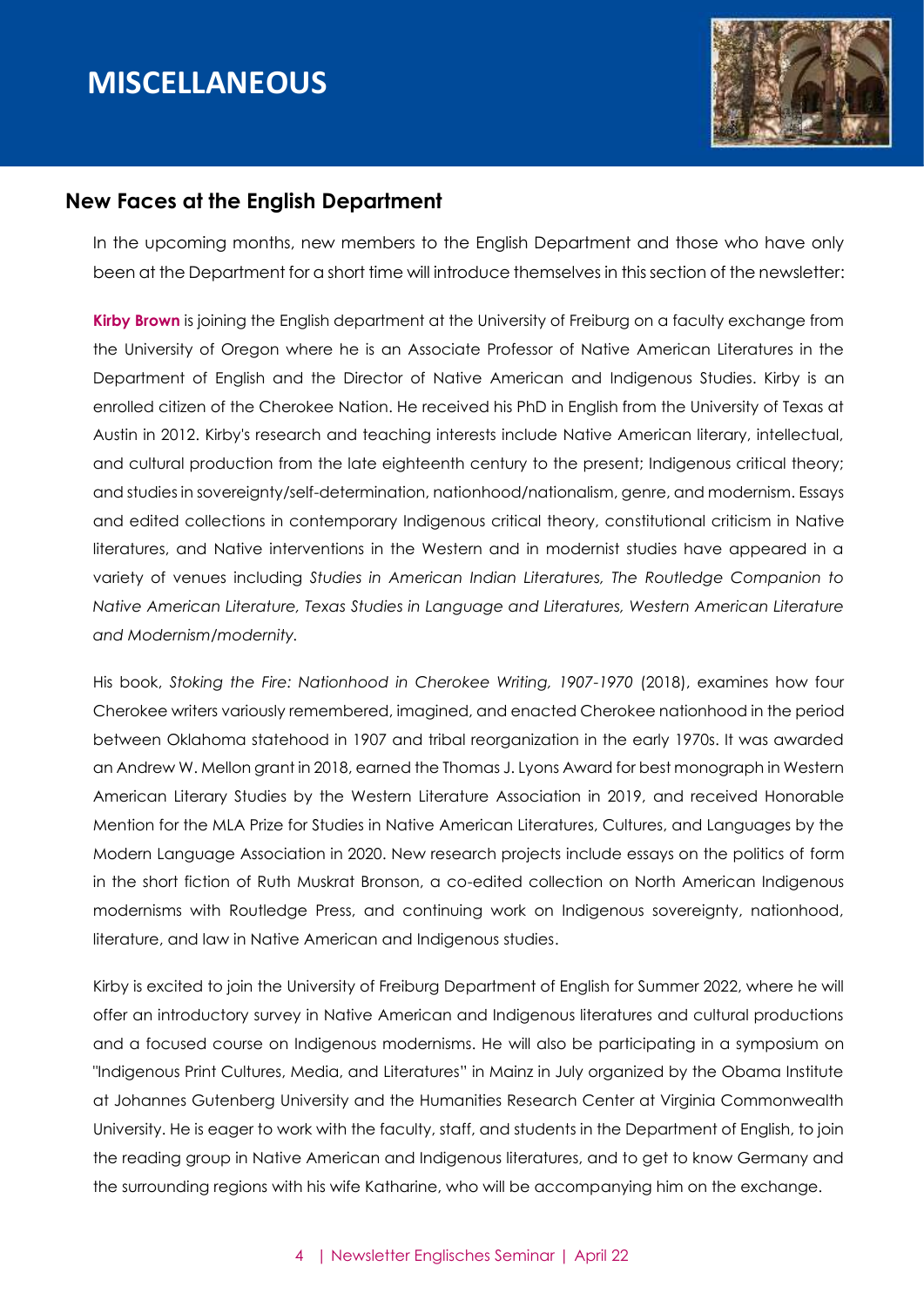# <span id="page-4-0"></span>**PD DR. NICOLE FALKENHAYNER: Thesis Writing Colloquium**

In the 2022 summer semester, PD Dr. Nicole Falkenhayner will offer a [Thesis Writing Colloquium:](https://www.campus.uni-freiburg.de/qisserver/pages/startFlow.xhtml?_flowId=detailView-flow&unitId=113902&periodId=2452)

*This tutorial is directed at students writing their B.A. and M.A. thesis under my supervision or plan to do so in the near future. We will revisit what makes a successful thesis in literary and cultural studies, and reflect on the writing process and its different phases. Meetings will include writing and analysis exercises as well as laboratory sessions where you can bring in case studies from your own work.*

The colloquium will take place every second Wednesday, from 4 to 6 pm. ECTS will not be awarded. You can register for the colloquium on **HISinOne**.

#### <span id="page-4-1"></span>**ERASMUS+ EXCHANGE: Remaining Places**

Now that the first allocation of places for an ERASMUS+ exchange during the 2022/23 academic year (both the 2022/23 winter semester and the 2023 summer semester) has ended, the **remaining places** at [partner universities of the English Department](https://www.anglistik.uni-freiburg.de/study-abroad/going/index) **are available to interested students.**

- Places for one academic year are still available in Durham, Kent, Iași, Lleida, Lyon, Rennes, Santiago de Compostella, Sheffield and Surrey.
- Places for one semester are still available in Birmingham, Iași, Lleida, Lyon, Rennes, Santiago de Compostella, Sevilla, Sheffield and Surrey.

If you are interested in one of the remaining places, please get in touch with the Erasmus coordinator via [email.](mailto:erasmus@anglistik.uni-freiburg.de)

#### <span id="page-4-2"></span>**NIGHTLINE FREIBURG**

Die **Nightline Freiburg** ist ein Zuhörtelefon von Studierenden für Studierende. Mit uns kannst du über alles reden – absolut anonym und ohne Vorurteile. Du erreichst uns im Semester täglich von 20 bis 00 Uhr unter der Nummer 0761 / 203 93 75. Darüber hinaus kannst du uns über die Seite <https://www.nightline.uni-freiburg.de/e-mail-listening> jederzeit eine E-Mail schreiben.

Außerdem: Du hast Lust, selbst aktiv zu werden und dich bei uns zu engagieren? Das ist super, wir suchen immer nach neuen ehrenamtlichen Zuhörer:innen! Am Donnerstag, den 28.04., organisieren wir um 19.30 Uhr einen Online-Infoabend für alle interessierten Studierenden — die Zugangsdaten für Zoom könnt ihr gerne über unsere Mailadresse [nightline@mail.uni](mailto:nightline@mail.uni-freiburg)[freiburg](mailto:nightline@mail.uni-freiburg) anfordern.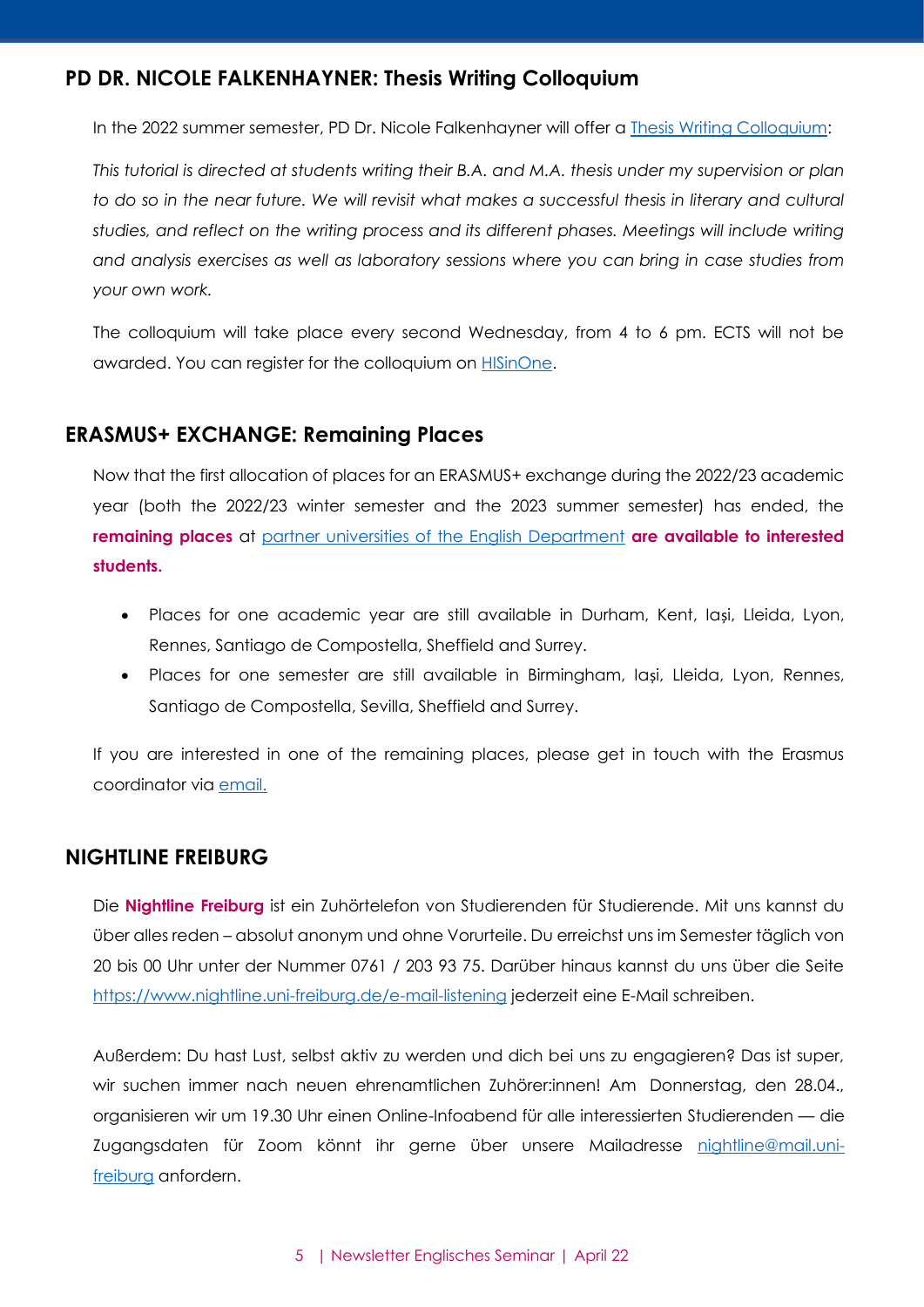Unsere nächste Schulung ist in Präsenz geplant und zwar am Wochenende vom 13.05.– 15.05.2022 — mehr Infos dazu gibt es beim Infoabend. Falls du Lust bekommen hast, dich in unserem Team zu engagieren, kontaktiere uns gerne über [nightline@mail.uni-freiburg.](mailto:nightline@mail.uni-freiburg) Wenn du über unsere Arbeit auf dem Laufenden bleiben möchtest, abonniere uns gerne auf Instagram über [@0761nightline](https://www.instagram.com/0761nightline) oder auf Facebook auf unserer Seite ["Nightline Freiburg"](https://www.facebook.com/FreiburgNightline/).

## <span id="page-5-0"></span>**INTERCULTURAL MENTORING | SIGN UP TO BECOME A MENTOR**

Interested in connecting with students from around the world?

# **Join the Intercultural Mentoring Program (ICM) — Sign up today to become a mentor for winter term 2022/23!**

ICM is a great network of experienced mentors from all university departments supporting our new international students. The program is growing rapidly and more than 1,000 students have benefited. The ICM is held every winter term to assist the new international students about campus and community life. Click [here](https://www.mentoring.uni-freiburg.de/intercultural) to find out more.

Start a fun, engaging mentorship with a student from a new country. Take the ICM as an opportunity to **extend your international network, enhance your language, intercultural, or communicative skills**. We can't wait to welcome you to our ICM community!

**Register now as an ICM mentor [here](https://www.mentoring.uni-freiburg.de/intercultural/registration-mentors)** and already benefit from exciting social events for mentors during summer term: volleyball home match, home match of SC Freiburg II, scavenger hunt, bouldering, picnic, museum and many more inspiring activities!

Please do not hesitate to contact us in case of any further questions: [steiger-merx@service.uni](mailto:steiger-merx@service.uni-freiburg.de)[freiburg.de](mailto:steiger-merx@service.uni-freiburg.de)

# <span id="page-5-1"></span>**WORKSHOP: "Weiter geht's?! Vom Studienzweifel zu einer guten Entscheidung"**

Interessiert Die Zentrale Studienberatung bietet **ab dem 11.04.2022** einen Workshop mit vier Nachmittagsterminen zum Thema Umgang mit Studienzweifeln an — für den es noch freie Plätze gibt. Der Workshop findet in Präsenz statt und kann ausschließlich als Gesamtpaket mit allen vier Terminen gebucht und besucht werden.

"Weiter geht´s?! Vom Studienzweifel zu einer guten Entscheidung" richtet sich an alle, die sich nicht (mehr) sicher sind, ob sie in ihrem aktuellen Studium richtig sind. An vier Terminen wird sich verschiedenen Entscheidungsaspekten zum Studienzweifel genähert, Erfahrungen ausgetauscht und konkrete Strategien für die eigene Situation erarbeitet.

#### *Wann?* **11.04., 25.04., 02.05. und 09.05.2022 | Jeweils von 16–18 Uhr** *Wo?* **Universität Freiburg**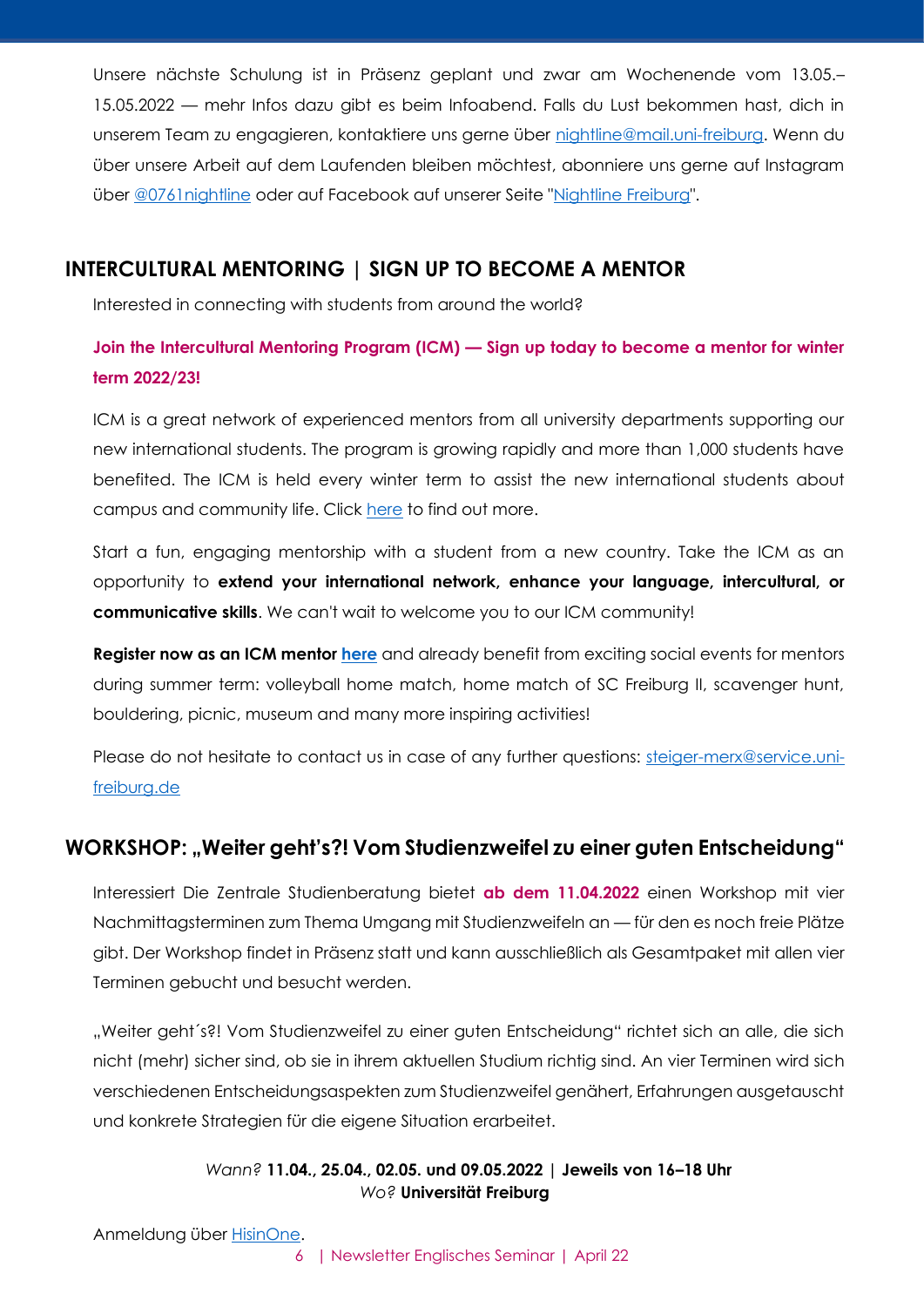# <span id="page-6-0"></span>**ANGEBOTE DER PSYCHOTHERAPEUTISCHEN BERATUNG DES STUDIERENDENWERKS (PBS) IM SOMMERSEMESTER 2022**

Im Sommersemester 2022 bietet die Psychotherapeutische Beratung des Studierendenwerks (PBS) ein **Präsenz- und Online-Seminarprogramm** an. Die einzelnen Angebote können [hier](https://www.swfr.de/beratung-soziales/psychotherapeutische-beratung/seminare) unter den jeweiligen Monaten April bis Juli 2022 eingesehen und gebucht werden.

### <span id="page-6-1"></span>**JOB ANGEBOT: Uniseum Guides**

Interessiert ihr Euch für das Arbeitsfeld Museum? Wollt ihr in Eurer Studienzeit hierzu praktische Erfahrung sammeln und Besucher:innen durch eine Ausstellung führen?

Im **Uni**seum **[Freiburg](https://www.uniseum.uni-freiburg.de/)**, dem Museum der Albert-Ludwigs-Universität, bekommt ihr im Rahmen eines HiWi-Jobs die Möglichkeit, die Betreuung von Besucher:innen zu übernehmen, Führungen zu halten oder Veranstaltungen zu beaufsichtigen.

Grundlage hierfür ist der BOK-Kurs "Museums- und Stadtführung in Theorie und Praxis" vom Zentrum für Schlüsselqualifikationen.

Werde ein Teil unseres Teams! Wir freuen uns auf Euch! Informationen zum BOK-Kurs: "Museums- [und Stadtführung in Theorie und Praxis](https://campus.uni-freiburg.de/qisserver/pages/startFlow.xhtml?_flowId=detailView-flow&unitId=1920&periodId=2452&navigationPosition=studiesOffered,searchCourses)" (SoSe 2022) Anmeldung: Montag, 4.4.22 – Donnerstag, 7.4.22 Restplatzvergabe: Ab Dienstag, 19.4.22

# <span id="page-6-2"></span>**CALL FOR PARTICIPATION | Workshop: Drawing as a Practice — Practice Drawing**

#### **The Workshop**

This one-day workshop concentrates on drawing as a research practice, methodology, and tool for communicating research results. It blends the theoretical, experiential, and practical through short presentations, possibilities for group exchange in addition to collaborative learning, and a hands-on drawing workshop with a local illustrator. Our goal is to bring people together who are interested in drawing as a method in the social sciences to connect with each other, but also to draw connections between the university and public spaces – the spaces we usually draw (in) for our research.

#### **Pop-up Conferencing**

The idea of the Tiny Campus emerged in response to pandemic restrictions as a flexible format which seeks to build an immersive networking venue, despite the on-going constraints. Emerging scholars in various locations are organizing events about pushing the limits of 'traditional'

7 | Newsletter Englisches Seminar | April 22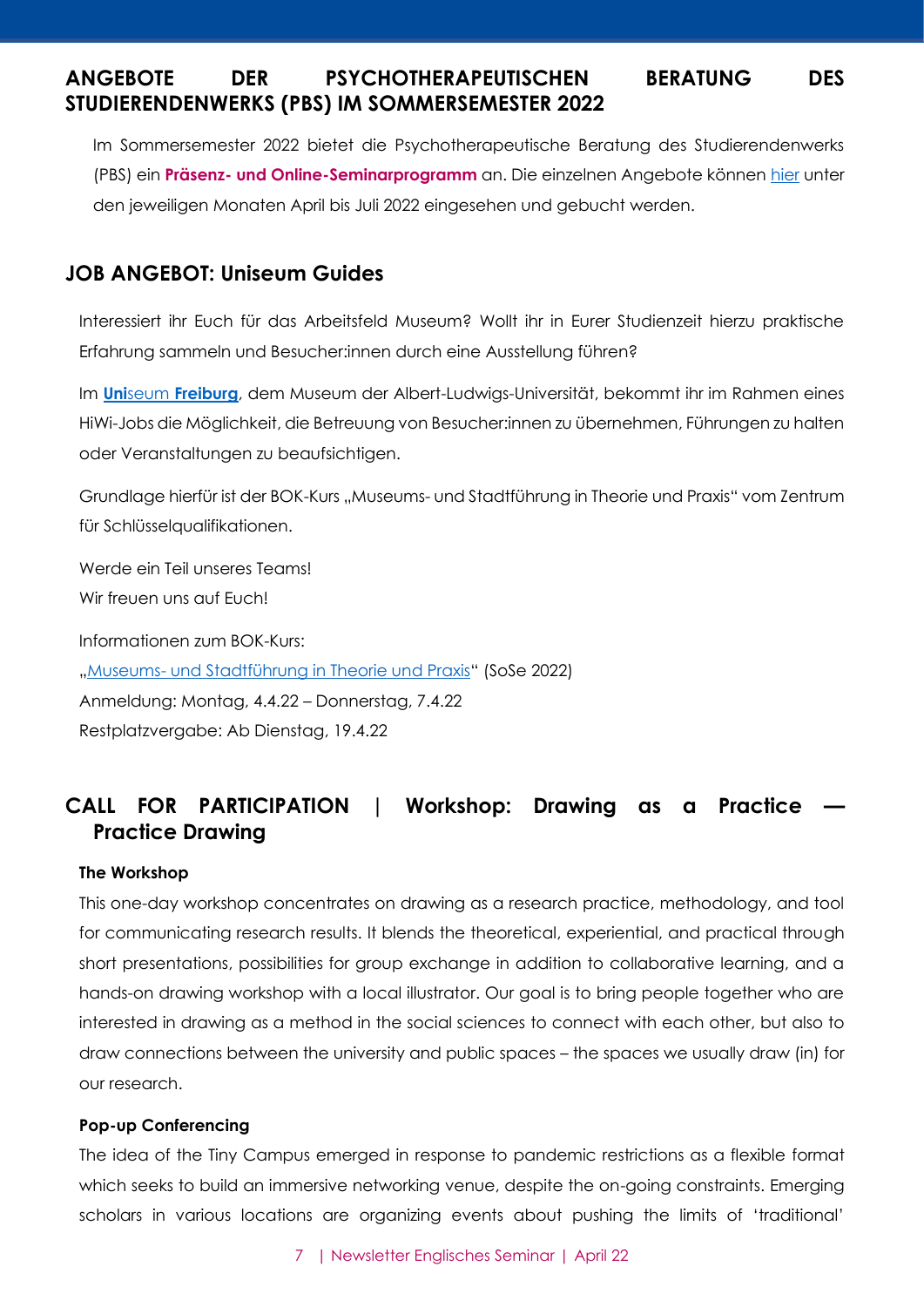methodologies in their fields, specifically when dealing with public spaces. You can read more about it at: [tinycampusontour.eu/cfp](http://tinycampusontour.eu/cfp)

#### **Participants**

If you are an advanced Master's student, PhD candidate, or Post-Doc interested in drawing/sketching as a method in your research or in displaying your research findings, this workshop is for you! We invite those who are ready to share their own experiences, those who have tried and struggled, those who have learned unexpected lessons, and those curious about including drawing in their work to apply. The workshop is not discipline specific, in fact, we believe, that especially with an interdisciplinary group of participants, we can use what we learn across disciplines; in and outside of the university. You do not have to be an artist!

#### **Application**

To participate in the whole day (lunch included) please submit a max. 300-word note of interest and a max. 150-word biography t[o TinyCampusConference@gmail.com](mailto:TinyCampusConference@gmail.com) **by April 5th, 2022**. Please note that spots are limited.

Alternatively, if you would like to see the Tiny House, meet us in an informal atmosphere, and listen in on some of the talks, you are welcome to drop by the Tiny House at any time on April 30th. Check our website for the exact location and more detailed schedule information. We would be happy to meet you! Unfortunately, you cannot spontaneously join the illustration workshop or lunch.

For more information, please feel free to contact Michelle at: [TinyCampusConference@gmail.com](mailto:TinyCampusConference@gmail.com) or visit our website: [tinycampusontour.eu.](http://tinycampusontour.eu/) Working knowledge of German and English is helpful; this event is part of a cross-border initiative to connect research networks between Freiburg and Strasbourg. French is also spoken on site and we will facilitate groups and discussions as an inclusive, multilingual experience.

#### *When?* **April 30, 2022 | 10am – 6pm** *Where?* **On location in Freiburg im Breisgau**

#### <span id="page-7-0"></span>**Old English Language Course and Book Club**

Are you interested in the origins of the English language as you know it today? Have you always wanted to read texts like Beowulf in the original Old English language? The **Old English Language Course and Book Club** has got you covered!

For the first few weeks, we will focus on the acquisition of Old English grammar and vocabulary, so that you have all the tools you need to translate an Old English text. We will start with little translation exercises and move on to small excerpts from original Old English texts.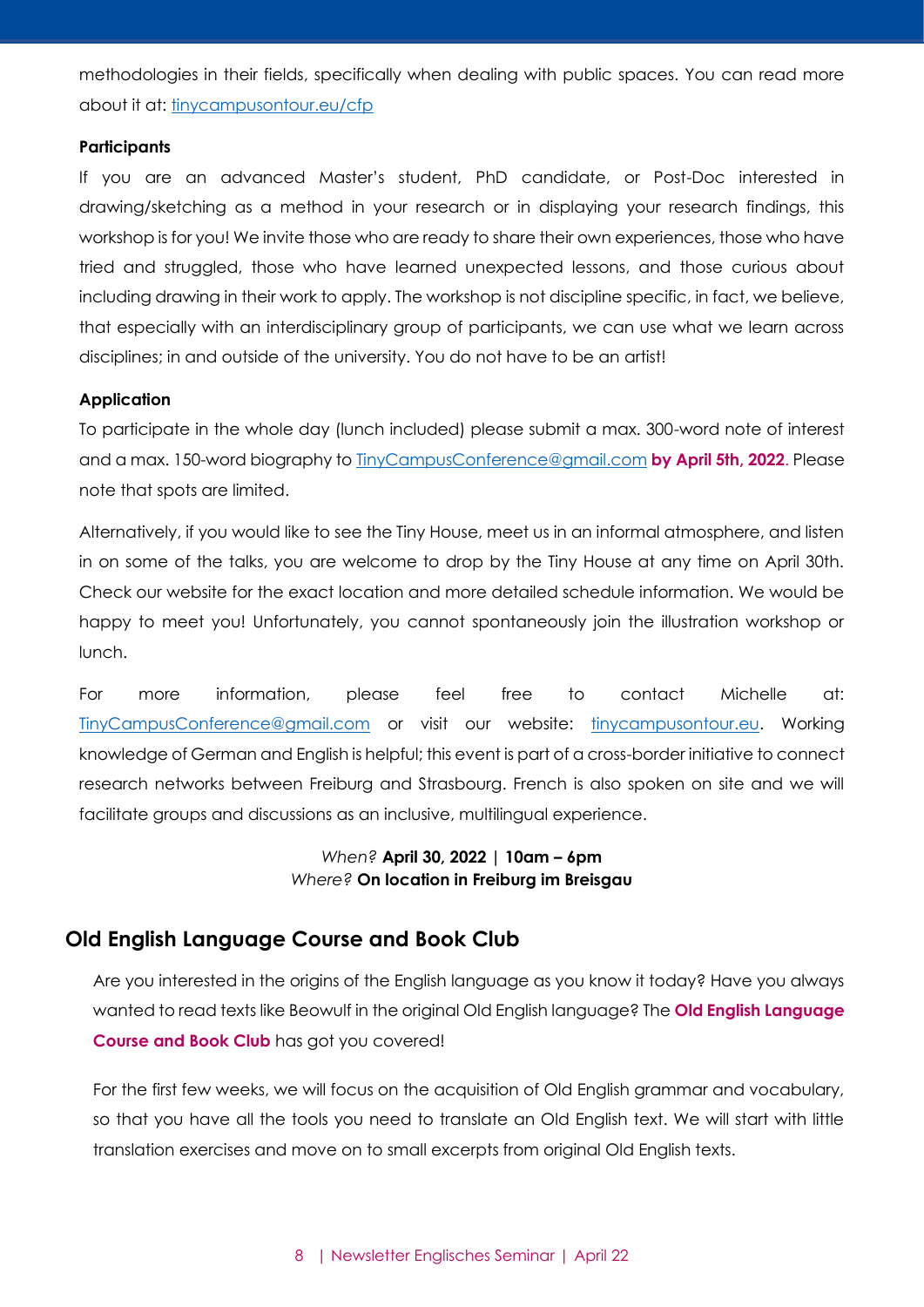Finally (presumably at the beginning of 2022), the language course will transform into a sort of book club, where we each translate passages of Old English texts at home and then come together to discuss our various interpretations.

While the course focuses on language acquisition, we will meet once a week. Once we move on to translations, we will meet a bit less frequently, so that you have enough time to work on the translations next to your regular coursework.

#### *When?* **Weekly on Fridays | 10am c.t.**

*Where?* Please send an email to [Julie Altemueller,](mailto:julie.altemueller@gmail.com) who will inform you where the group will meet that week.

Although regular attendance is important during the language part of the course, don't worry if you have to miss a class or two! You can find further information on the English Department's [website.](https://www.anglistik.uni-freiburg.de/readinggroups/old-english-book-club) This is a student-led initiative and you're very welcome to bring your own ideas and suggestions! If all this appeals to you, please contact [Julie Altemueller.](mailto:julie.altemueller@gmail.com)

# <span id="page-8-0"></span>**RESCHEDULED | INDIGENOUS READS:** *Return of the Trickster* **(2021)**

Despite contact restrictions, the book club **Indigenous Reads**, your monthly book club dedicated to contemporary indigenous literature, will still meet in April to discuss Eden Robinson's *Return of the Trickster* (2021).

#### **Please be aware that this is a rescheduled session.**

*Jared, teenaged trouble magnet, wakes up in a hospital bed feeling like hell.*

*Not for the first time. In the third book of her brilliant and captivating Trickster Trilogy, Eden Robinson delivers an explosive, surprising and satisfying resolution to the story.*



ow/54500858-return-of-the-trickster

*When?* **Monday, April 5 |6pm** *Where?* **Zoom**

You can find the current program as well as an overview of past sessions on the [English](https://www.anglistik.uni-freiburg.de/readinggroups/indigreads)  [Department's website.](https://www.anglistik.uni-freiburg.de/readinggroups/indigreads) For more information or to register, please contact [Léna Remy-Kovach.](mailto:lenaremykovach@gmail.com)

# <span id="page-8-1"></span>**LitCult COLLOQUIUM**

Advance notice: the LitCult Colloquium returns in the summer semester! Open to anyone who would like to talk about contemporary literature. Full programme to be announced in April watch the [website](https://www.anglistik.uni-freiburg.de/readinggroups/litcult-colloquium) for more information.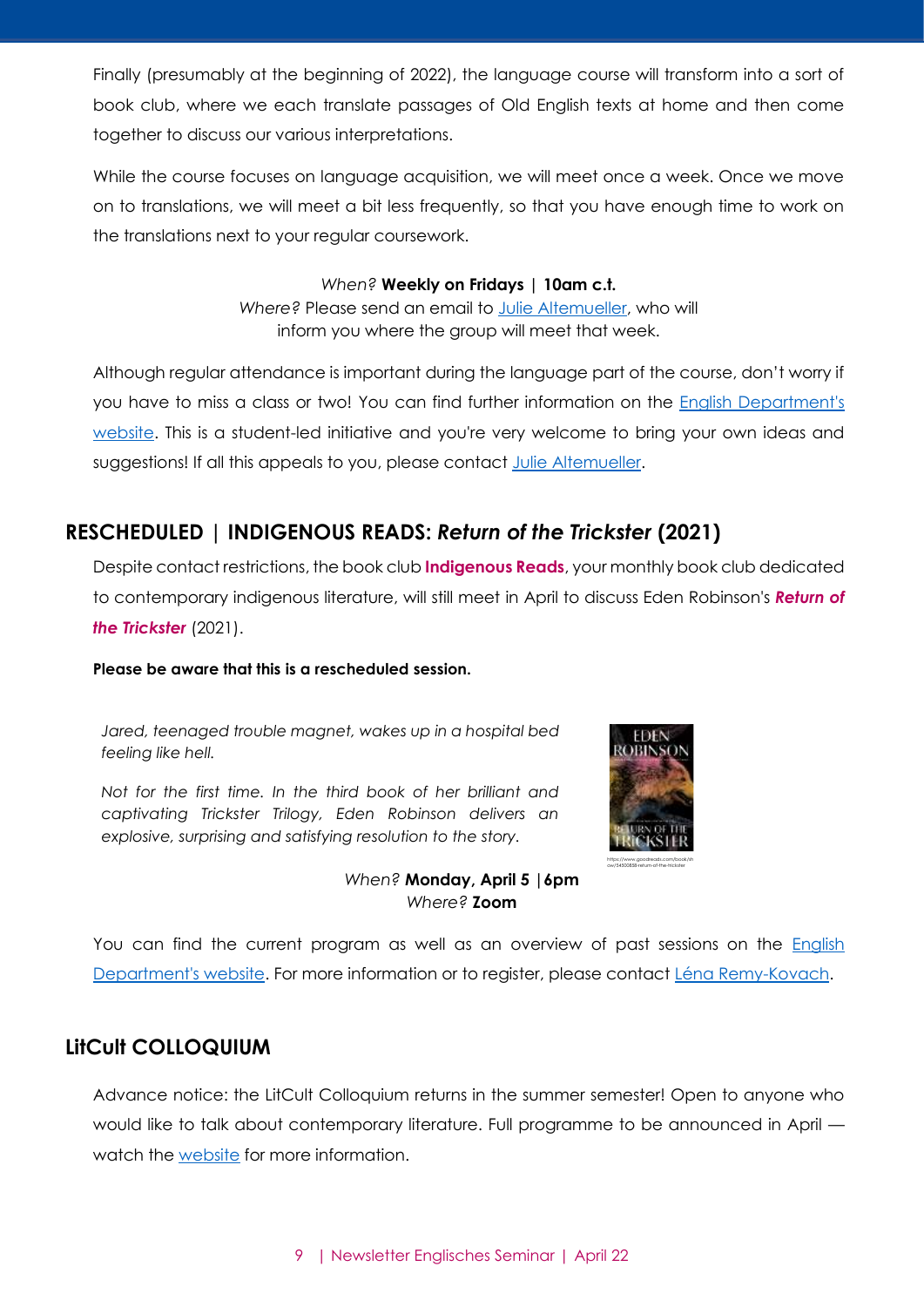# <span id="page-9-0"></span>**READING GAMES:** *Oxenfree* **(2016)**

**Reading Games** (as in "we are reading games," not as if a series of gamified reading sessions) is a book club for video games instead of books.

The club meets (currently online) on a monthly basis to talk about selected games, from an interdisciplinary perspective, including Cultural Studies and literary approaches. In order to join, you don't have to have any level of knowledge of video games, or define yourself as a "gamer." That term is becoming as meaningful as a term like "movie-goer," in today's world, where digital games are everywhere as cultural products.

This session, the club will discuss *Oxenfree* (2016). as part of the current theme of "Ghosts." You are expected to come prepared, i.e. play the game, and/or watch a video of someone else who is playing it for you.

**Note**: All games chosen for these sessions on "Ghosts" deal with the topics of death and loss. Please make sure to check trigger/content warnings for all titles before you decide to play them.



https://store.steampowered.com/app/388880/Oxenfree/

*Oxenfree is a supernatural thriller about a group of friends who unwittingly open a ghostly rift. You are Alex, and you've just brought your new stepbrother Jonas to an overnight island party gone horribly wrong.*

## *When?* **Tuesday, April 12 | 7 pm** *Where?* **[Discord](https://discordapp.com/invite/x6TjNYm)**

You can find the current program as well as an overview of past sessions on the [English](https://www.anglistik.uni-freiburg.de/readinggroups/games)  [Department's website.](https://www.anglistik.uni-freiburg.de/readinggroups/games) For more information or questions on how to access the Discord server, please contact [Kübra Aksay.](mailto:kubraaksay@gmail.com)

# <span id="page-9-1"></span>**CARL-SCHURZ-HAUS: Upcoming Events**

During the next month, the **Carl-Schurz-Haus** offers various events of interest to members of the English Department:

- Tuesday, April 5, 7.30pm | Theater Freiburg, Winterfoyer "*[Free. Coming of Age at the End of Histor](http://www.carl-schurz-haus.de/veranstaltungen/einzelansicht.html?tx_tdcalendar_pi1%5Byear%5D=2022&tx_tdcalendar_pi1%5Bmonth%5D=04&tx_tdcalendar_pi1%5Bday%5D=05&tx_tdcalendar_pi1%5Bevent%5D=1378&cHash=e5cb3f9fd07055e53ac684175164c919)*y / *Frei. Erwachsenwerden am Ende der [Geschichte](http://www.carl-schurz-haus.de/veranstaltungen/einzelansicht.html?tx_tdcalendar_pi1%5Byear%5D=2022&tx_tdcalendar_pi1%5Bmonth%5D=04&tx_tdcalendar_pi1%5Bday%5D=05&tx_tdcalendar_pi1%5Bevent%5D=1378&cHash=e5cb3f9fd07055e53ac684175164c919)*" (Reading and conversation with Lea Ypi, London School of Economics)
- Wednesday, April 6, 7pm | Carl-Schurz-Haus Konferenzraum ["Von Newark nach Badenweiler: 150 Jahre Stephen Crane"](http://www.carl-schurz-haus.de/veranstaltungen/einzelansicht.html?tx_tdcalendar_pi1%5Byear%5D=2022&tx_tdcalendar_pi1%5Bmonth%5D=04&tx_tdcalendar_pi1%5Bday%5D=06&tx_tdcalendar_pi1%5Bevent%5D=1359&cHash=8ca38263c2695c0e78dd30d4563a8162) (Lecture with Prof. Dr. Hochbruck, Universität Freiburg)
	- 10 | Newsletter Englisches Seminar | April 22